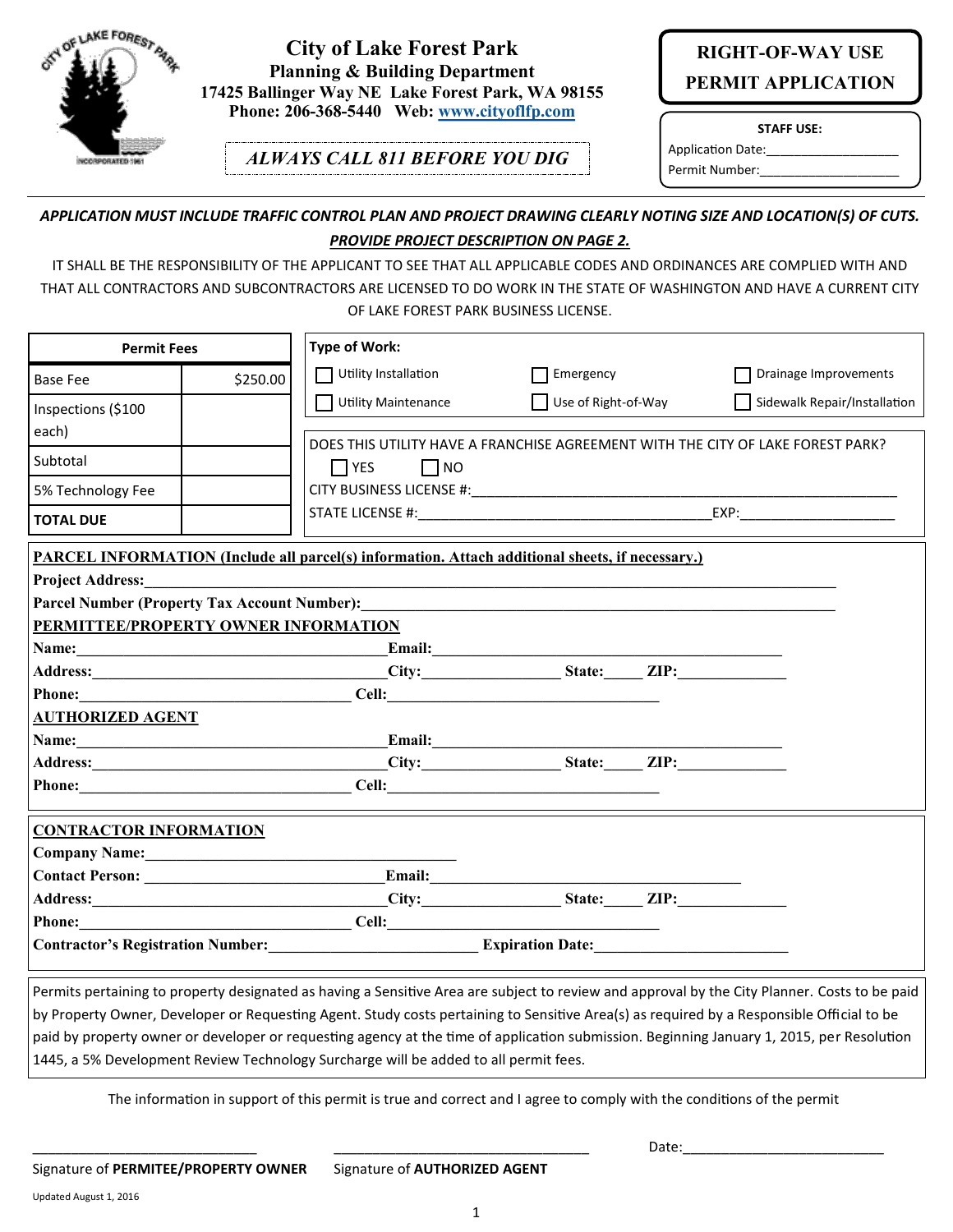**PROJECT DRAWING AND TRAFFIC PLAN (attach additional sheets if necessary):**